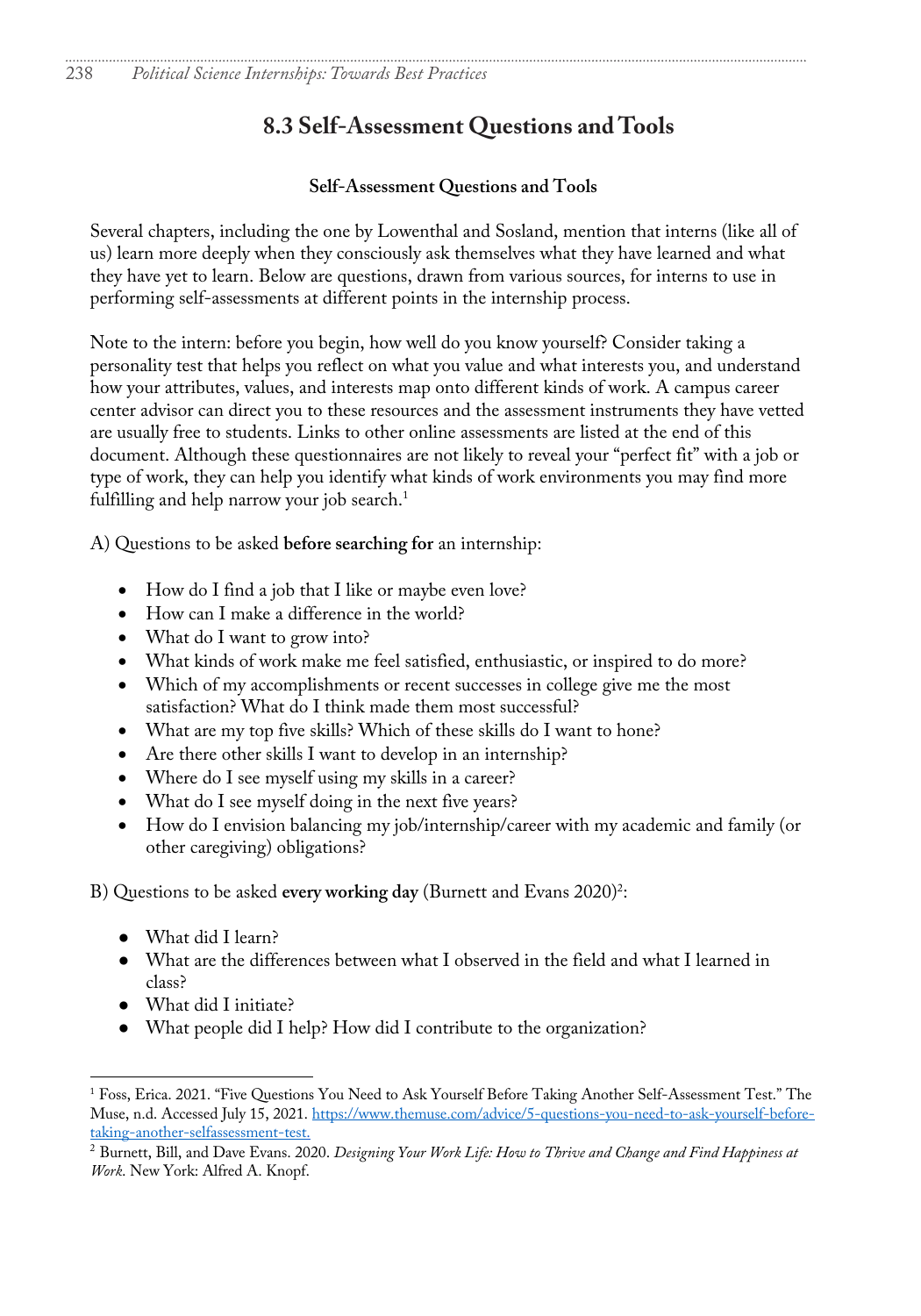C) Questions to be asked **periodically**, at least at middle and end of internship, but more often if desired, should help the intern discern how true each of the following is for them.<sup>3</sup>

## **Development of Political Science Knowledge and Skills:**

- I gained a good deal of fact-based knowledge in this internship.
- I learned to identify main points and central issues in the area of my internship.
- I gained a better understanding of concepts and principles that are core to the political science discipline, such as power, authority, governance, self-governance, liberty, fairness, and equality, among others.
- I developed an understanding of ethical issues are common in public affairs.
- I learned how different perspectives on race, class, gender, and culture add to political science.
- I improved my ability to identify and analyze problems.
- I learned to evaluate the quality of work in this field.
- I developed the ability to give appropriate evaluations of others' work.
- I developed the ability to solve real problems by applying what I have learned in college.
- I improved my research skills in my internship.
- I developed the ability to carry out original research in my internship.
- I developed the ability to communicate clearly about the area of my internship.
- I improved my writing skills through my internship.
- I improved my quantitative reasoning skills in my internship.
- I improved my organizational and time management skills in my internship.
- I learned to identify formal characteristics of work in my internship.
- I developed creative ability in my internship.
- I gained a broader understanding of my major by doing this internship.

## **Self-understanding:**

- I gained a better understanding of myself through this experience.
- I increased my awareness of my own interests and skills.
- I developed confidence in myself.
- I increased my awareness of my own interests and talents.
- I gained an understanding of some of my personal concerns.
- I developed a greater sense of personal responsibility.

## **Development of Interests:**

- I deepened my interest in the field of my internship.
- I developed my enthusiasm for the field in which my internship is situated.
- I was stimulated to discuss related topics outside of class.

<sup>&</sup>lt;sup>3</sup> Excerpted from course evaluation questions at American University, online at

https://www.american.edu/provost/oira/set/qbank.cfm, and from the Lowenthal and Sosland chapter in this book.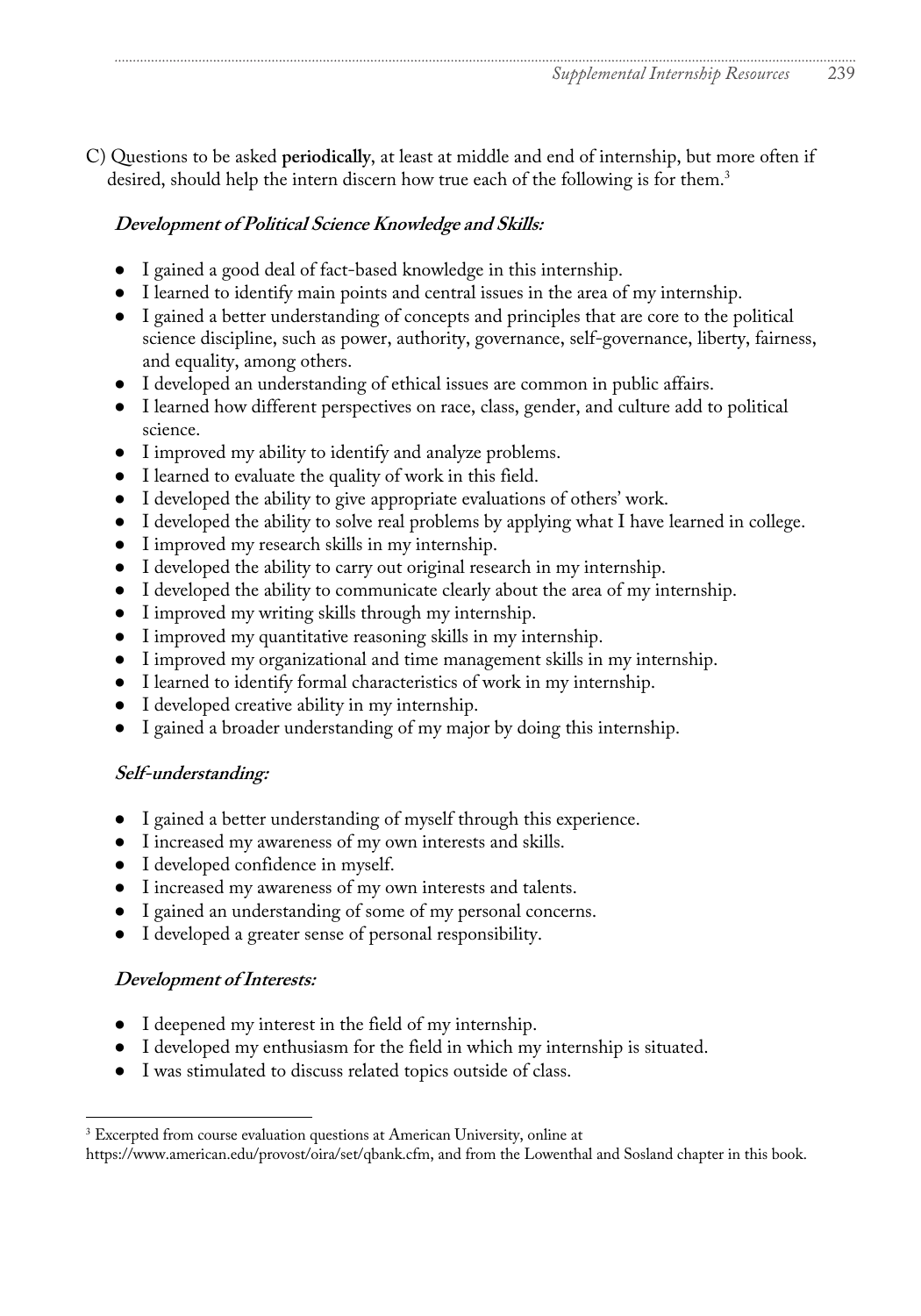### **Development of Social Skills and Attitudes:**

- I developed leadership skills in this internship.
- I developed greater awareness of societal problems.
- I became interested in community projects related to my internship.
- I learned to value my own viewpoints.
- I learned to consider the viewpoints of my colleagues in this internship.
- I reconsidered some of my former attitudes.

### **Development of Professional Skills and Attitudes:**

- I was introduced to important professional perspectives by guest lecturers or coworkers.
- I developed the specialized skills needed by professionals in this field.
- I learned about career opportunities.
- I developed a clearer sense of professional identity, or a better sense of how I want to make a mark in this field.

### **Other Self-Assessment Tools**

Additional online assessment tools<sup>4</sup> are listed below. Please be aware that not all assessment tools are reliable or valid.

- 16 PERSONALITIES: This questionnaire describes different personality types that are reflected in personal motivation to work and help users understand their strengths and weaknesses. A basic test is free: www.16personalities.com
- CAREER BELIEFS INVENTORY (CBI): This career counseling tool can help students recognize preexisting beliefs and attitudes that could constrain their career choices. It can be self-scored for free. See: https://prezi.com/fx7didwptftm/career-beliefsinventory/
- The CAREER INTERESTS GAME, developed by the Career Center at the University of Missouri in conjunction with Dr. John Holland: https://career.missouri.edu/careerinterest-game/.
- HUMANMETRICS, a series of questions based on Briggs-Myers's and Jung's typological approach to personality assessment: http://www.humanmetrics.com/personality
- O\*NET PROFILER, developed through the US Department of Labor and sponsored by the Employment and Training Administration, helps the user identify their interests and how they relate to the working world: https://www.mynextmove.org/explore/ip
- THE VALUES TEST This assessment tool can help students learn what is important to them in a job or career by helping identify underlying work needs and motivations. Free at: https://www.myplan.com/assess/values.php

<sup>4</sup> The inclusion of these tools does not constitute an explicit endorsement of them. These references and links are included so that faculty can make comparisons and appropriate recommendations for students in need of direction.